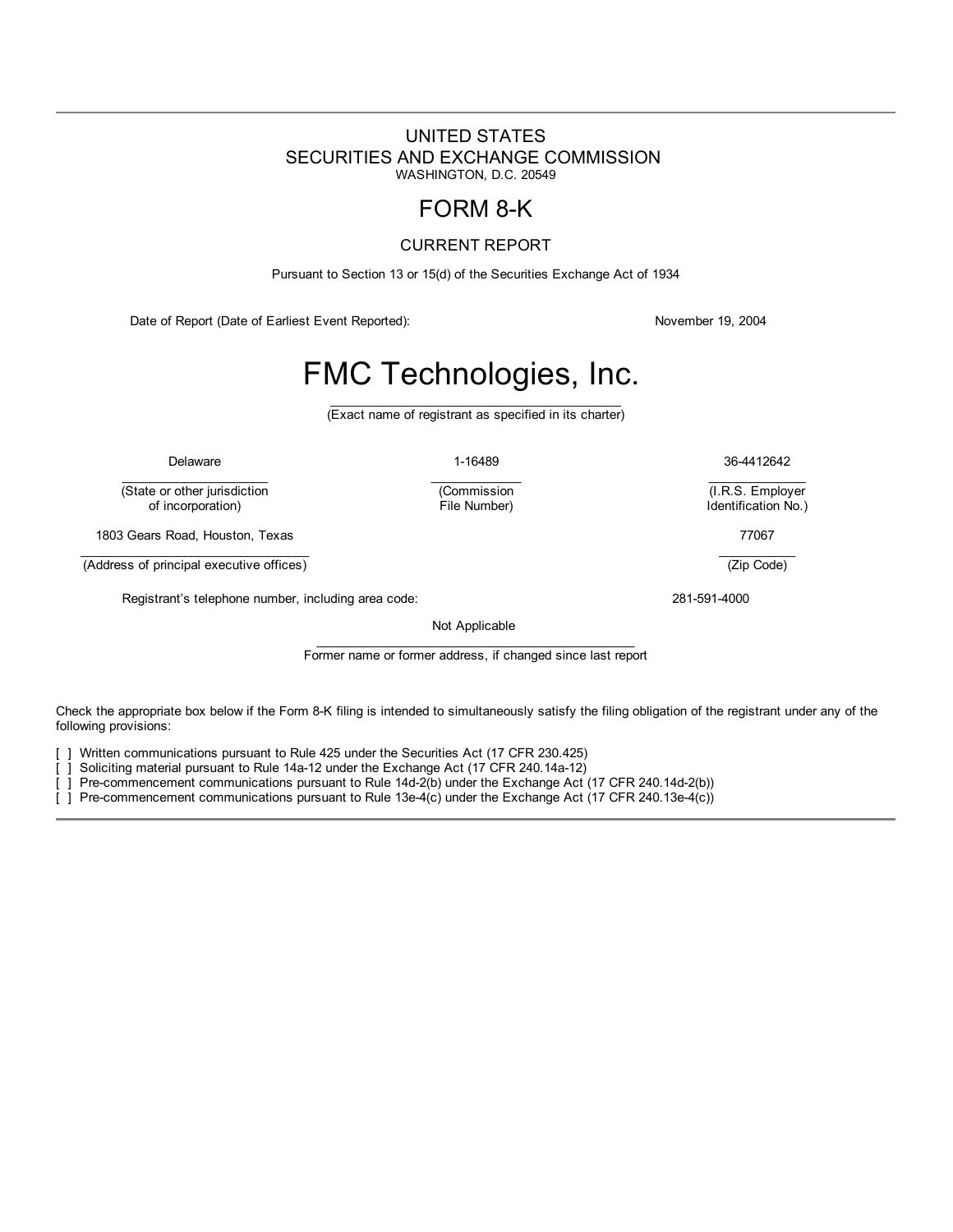#### **Item 1.01. Entry into a Material Definitive Agreement.**

On November 19, 2004, FMC Technologies, Inc. (the "Company") entered into amendments to its two existing five-year credit agreements with Bank of America, N.A., as Administrative Agent for the Lenders party to such agreements, in order to modify a covenant in each of those agreements that limits the Company's ability to make dividends, repurchase its securities and make other restricted payments. The amendments increased the permitted amount of such restricted payments that may be made during any twelve consecutive month period from an amount equal to 50% of the Company's Consolidated Net Income for such period to an amount equal to the greater of (i) 50% of the Company's Consolidated Net Income for such period or (ii) \$100,000,000. Bank of America, N.A. and certain of the other Lenders party to the credit agreements and their affiliates provide credit and other financial services to the Company.

#### **Item 9.01. Financial Statements and Exhibits.**

(a) Exhibits

4.13 Fifth Amendment to the \$250,000,000 Five-Year Credit Agreement 4.14 First Amendment to the \$250,000,000 Five-Year Credit Agreement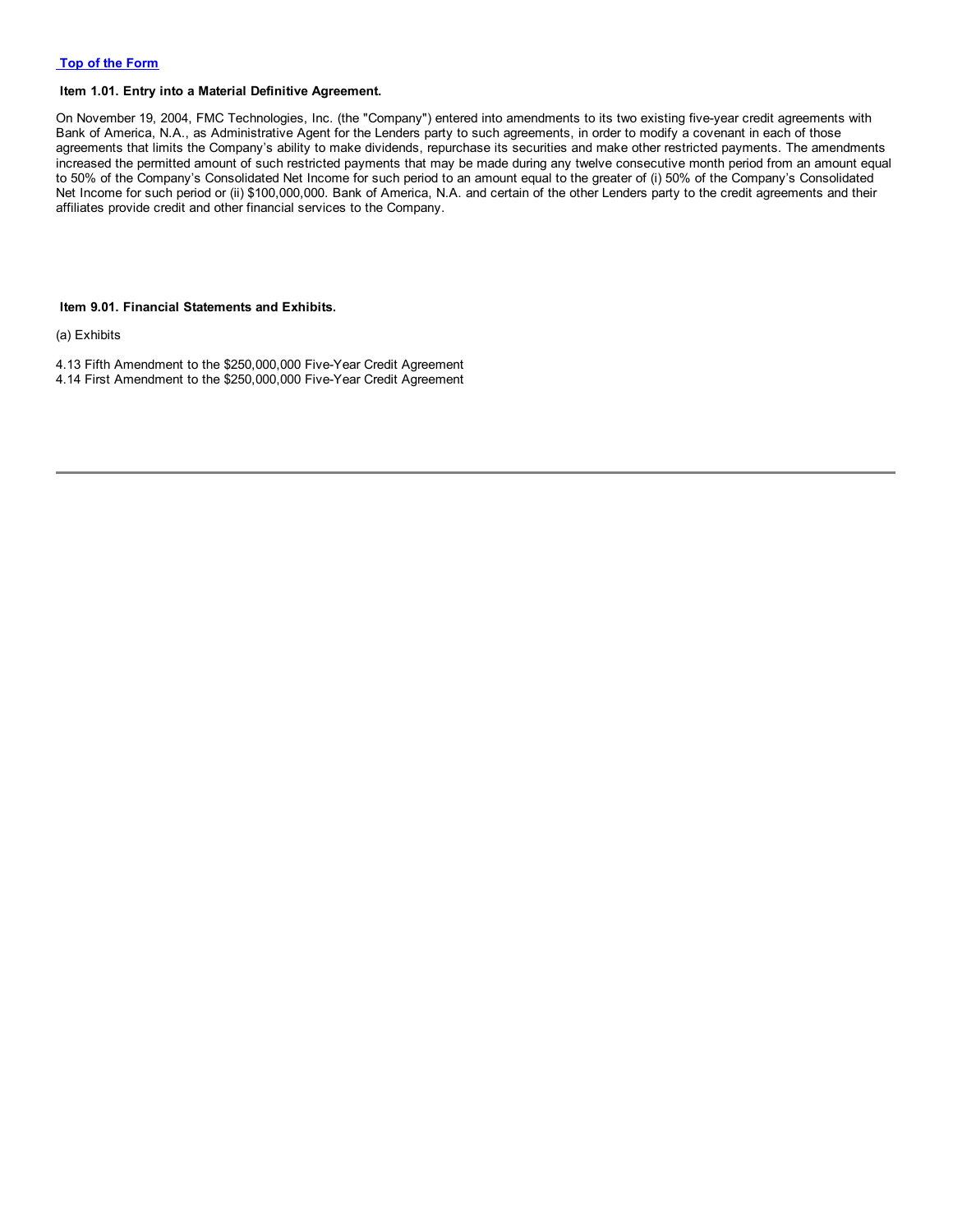#### **SIGNATURES**

Pursuant to the requirements of the Securities Exchange Act of 1934, the registrant has duly caused this report to be signed on its behalf by the undersigned hereunto duly authorized.

FMC Technologies, Inc.

*January 5, 2005 By: William H. Schumann, III*

*Name: William H. Schumann, III Title: Senior Vice President and Chief Financial Officer*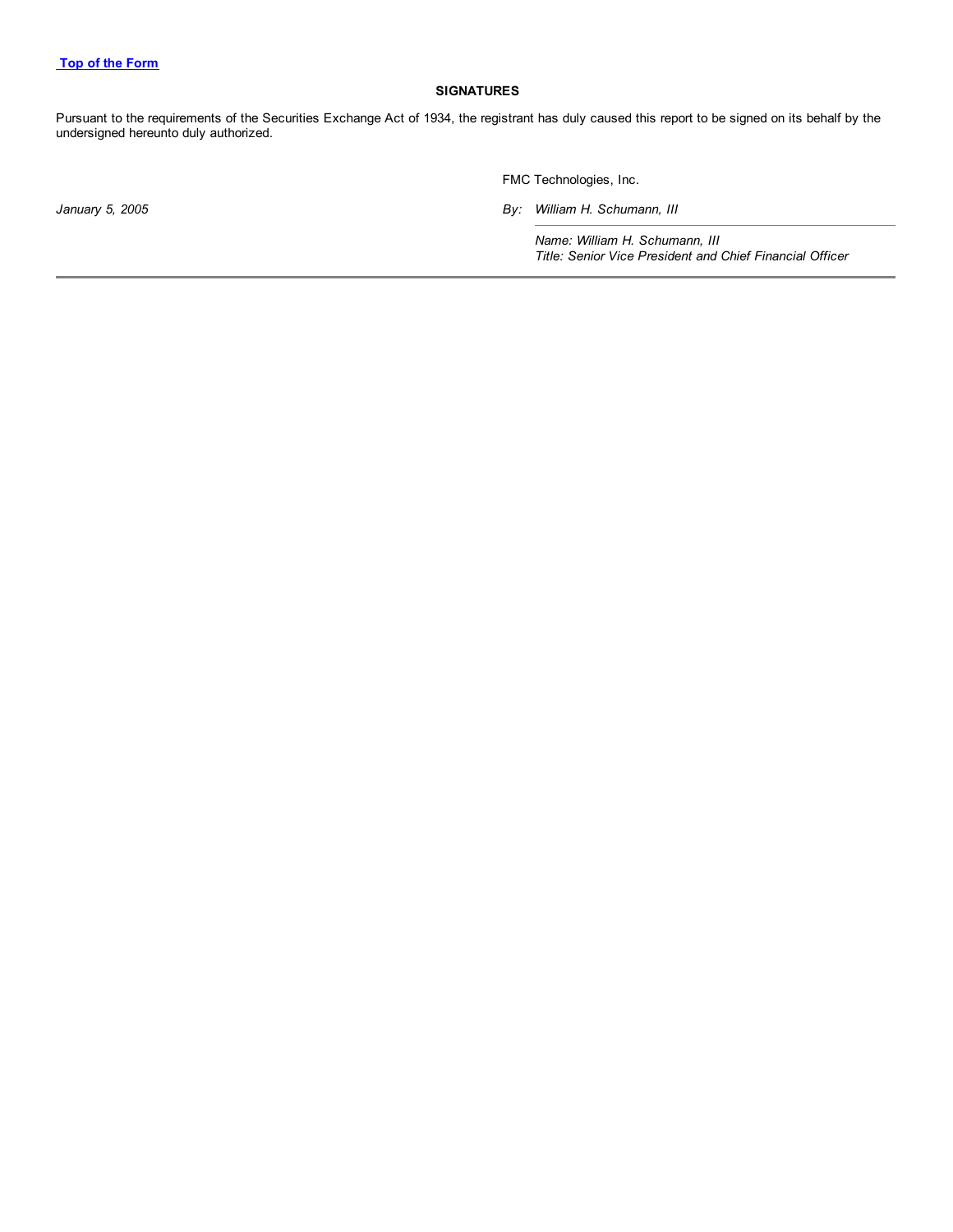#### Exhibit Index

| Exhibit No. | Description                                                     |
|-------------|-----------------------------------------------------------------|
| 4.13        | Fifth Amendment to the \$250,000,000 Five-Year Credit Agreement |
| 4.14        | First Amendment to the \$250,000,000 Five-Year Credit Agreement |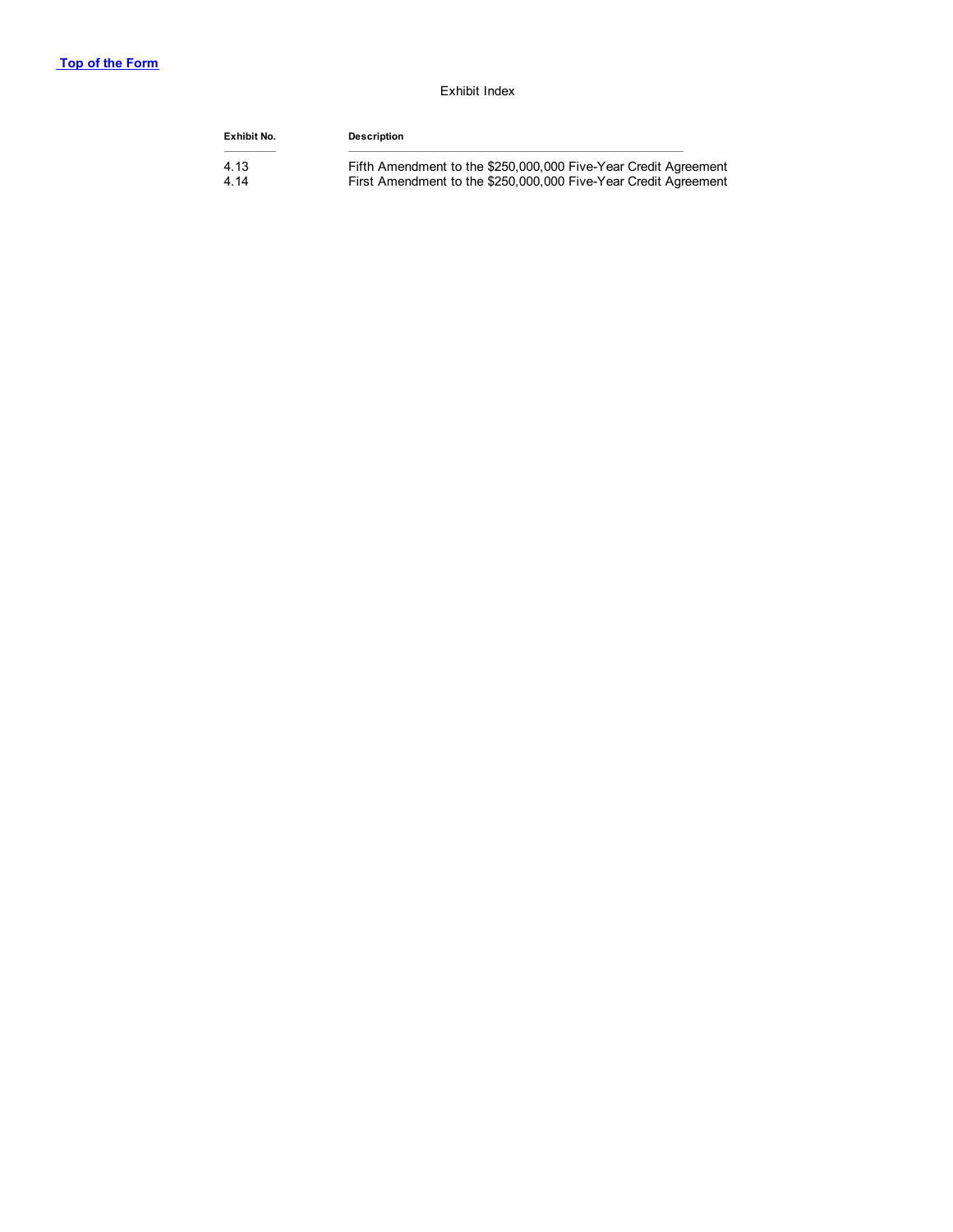#### **FIFTH AMENDMENT TO FIVE-YEAR CREDIT AGREEMENT**

THIS AMENDMENT (herein so called) is entered into as of November 19, 2004 among **FMC TECHNOLOGIES, INC.**, a Delaware corporation (*"Borrower"*), the Lenders (herein so called) party to the Credit Agreement (hereinafter defined) and **BANK OF AMERICA, N.A.**, as Administrative Agent (as defined in the Credit Agreement) for the Lenders.

Borrower, the Lenders and the Administrative Agent are party to the Five-Year Credit Agreement dated as of April 26, 2001, as amended by that certain First Amendment to Five-Year Credit Agreement dated as of May 30, 2001, that certain Second Amendment to Five-Year Credit Agreement dated as of April 25, 2002, that certain Third Amendment to Five-Year Credit Agreement dated as of April 24, 2003, and that certain Fourth Amendment to Five-Year Credit Agreement dated as of April 8, 2004 (as amended, the *"Credit Agreement*"), and have agreed, upon the following terms and conditions, to further amend the Credit Agreement in certain respects. Accordingly, for valuable and acknowledged consideration, Borrower, the Lenders and the Administrative Agent agree as follows:

1. **Terms and References**. Unless otherwise stated in this Amendment, (a) terms defined in the Credit Agreement have the same meanings when used in this Amendment, and (b) references to "*Sections*", "*Articles*" and "*Exhibits*" are to the Credit Agreement's sections, articles and exhibits.

2. **Amendment**. *Section 7.06(c)* is amended in its entirety to read as follows:

"(c) the Borrower may declare and make Restricted Payments to its stockholders during any twelve consecutive month period in an aggregate amount not to exceed the greater of (i) 50% of its Consolidated Net Income in respect of such period or (ii) \$100,000,000; *provided* that no Default or Event of Default exists at the time of the declaration thereof or would result therefrom."

3. **Conditions Precedent to Effectiveness**. This Amendment shall not be effective until the Administrative Agent receives (a) counterparts of this Amendment executed by Borrower, the Required Lenders and the Administrative Agent, (b) such evidence as the Administrative Agent may reasonably request to verify that the execution and delivery of this Amendment by Borrower has been duly authorized by all necessary corporate action and that the Principal Officer of Borrower executing this Amendment has the authority and capacity to do so, and (c) such other documents, instruments and certificates as the Administrative Agent may reasonably request.

4. **Representations**. Borrower represents and warrants to the Lenders that as of the date of this Amendment, (a) the representations and warranties contained in *Article V* are true and correct in all material respects *except* to the extent that such representations and warranties refer to an earlier date, in which case they were true and correct in all material respects as of such earlier date, and (b) no Default or Event of Default has occurred and is continuing.

5. **Effect of Amendment**. This Amendment is a Loan Document. Except as expressly modified and amended by this Amendment, all of the terms, provisions and conditions of the Loan Documents shall remain unchanged and in full force and effect. The Loan Documents and any and all other documents heretofore, now or hereafter executed and delivered pursuant to the terms of the Credit Agreement are hereby amended so that any reference to the Credit Agreement shall mean a reference to the Credit Agreement as amended hereby.

6. **Counterparts**. This Amendment may be executed in any number of counterparts and by the parties hereto in separate counterparts, each of which when so executed and delivered shall be deemed to be an original and all of which taken together shall constitute one and the same instrument.

7. **Governing Law**. This Amendment shall be governed by and construed in accordance with the laws of the State of New York.

*[REMAINDER OF PAGE INTENTIONALLY BLANK. SIGNATURE PAGES FOLLOW.]*

EXECUTED as of the date first stated above.

#### **FMC TECHNOLOGIES, INC.**

By: /s/ Joseph J. Meyer

Name: Joseph J. Meyer

#### Title: Director, Treasury Operations

EXECUTED as of the date first stated above.

#### **BANK OF AMERICA, N.A.**, as Administrative Agent

By: /s/ Ronald E. McKaig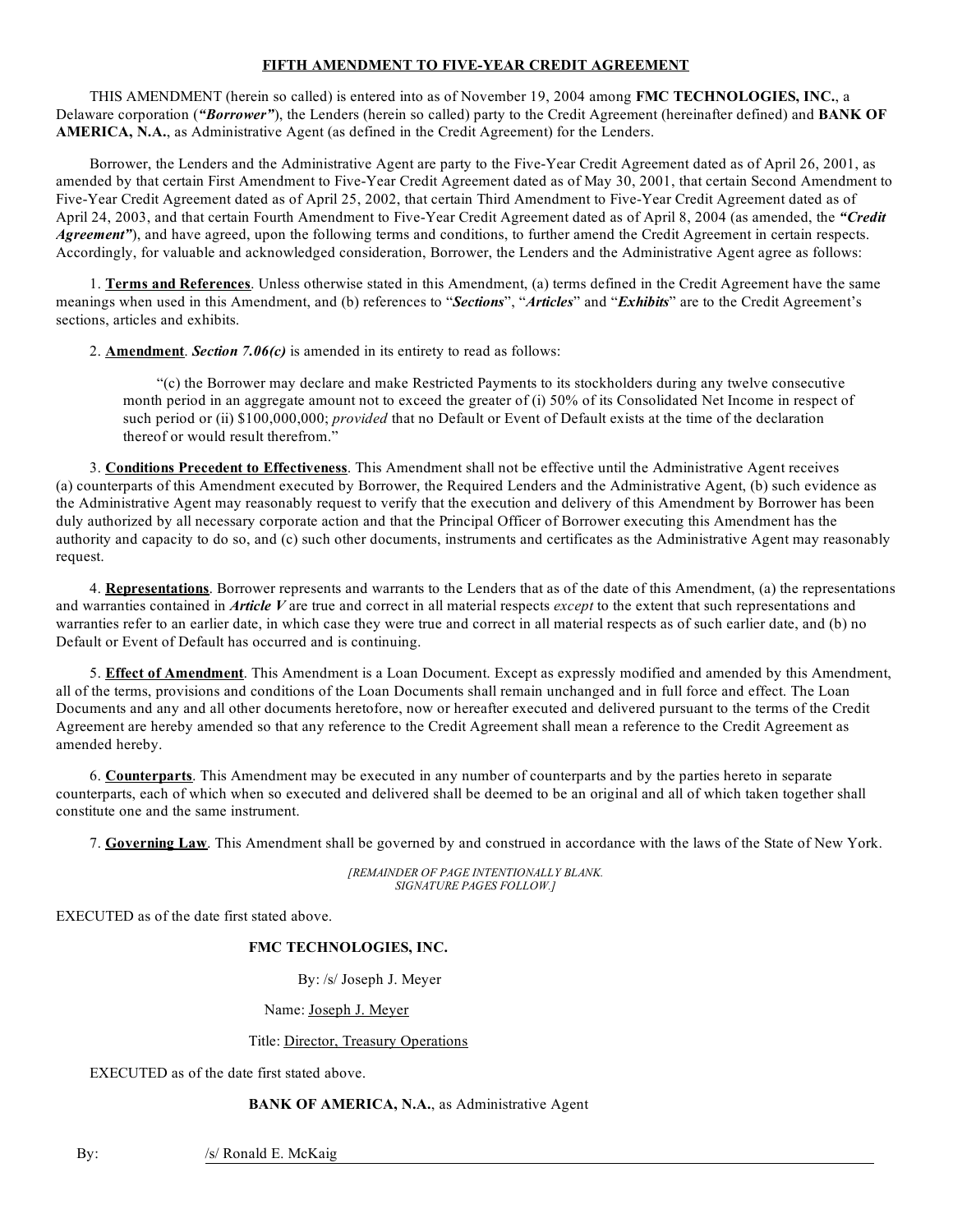Name: Ronald E.McKaig

Title: Senior Vice President

### **BANK OF AMERICA, N.A.**, as a Lender

By: /s/ Ronald E. McKaig Name: Ronald E.McKaig Title: Senior Vice President

EXECUTED as of the date first stated above.

#### **DnB NOR BANK ASA**, as a Lender

| By: | /s/ Nils Fykse               |
|-----|------------------------------|
|     | Name: Nils Fykse             |
|     | Title: Senior Vice President |
|     |                              |
| By: | /s/ Stig Kristiansen         |
|     | Name: Stig Kristiansen       |
|     | Title: Vice President        |

EXECUTED as of the date first stated above.

#### **COOPERATIVE CENTRALE RAIFFEINSEN-BOERENLEENBANK B.A., "RABOBANK NEDERLAND" NEW YORK BRANCH**, as a Lender

By: /s/ Ivan Rodriguez Name: Ivan Rodriguez Title: Vice President By:  $\frac{1}{s}$  Rebecca O. Morrow Name: Rebecca O. Morrow Title: Executive Director

EXECUTED as of the date first stated above.

#### **THE ROYAL BANK OF SCOTLAND PLC**, as a Lender

By: /s/ Philippe Sandmeier

Name: Philippe Sandmeier Title: Senior Vice President

EXECUTED as of the date first stated above.

**WESTLB AG (formerly known as Westdeutsche Landesbank Girozentrale), NEW YORK BRANCH**, as a Lender

| By: | /s/ Angelika Seifert |
|-----|----------------------|
|-----|----------------------|

| $\frac{1}{2}$          |  |
|------------------------|--|
| Name: Angelika Seifert |  |
| Title: Director        |  |
|                        |  |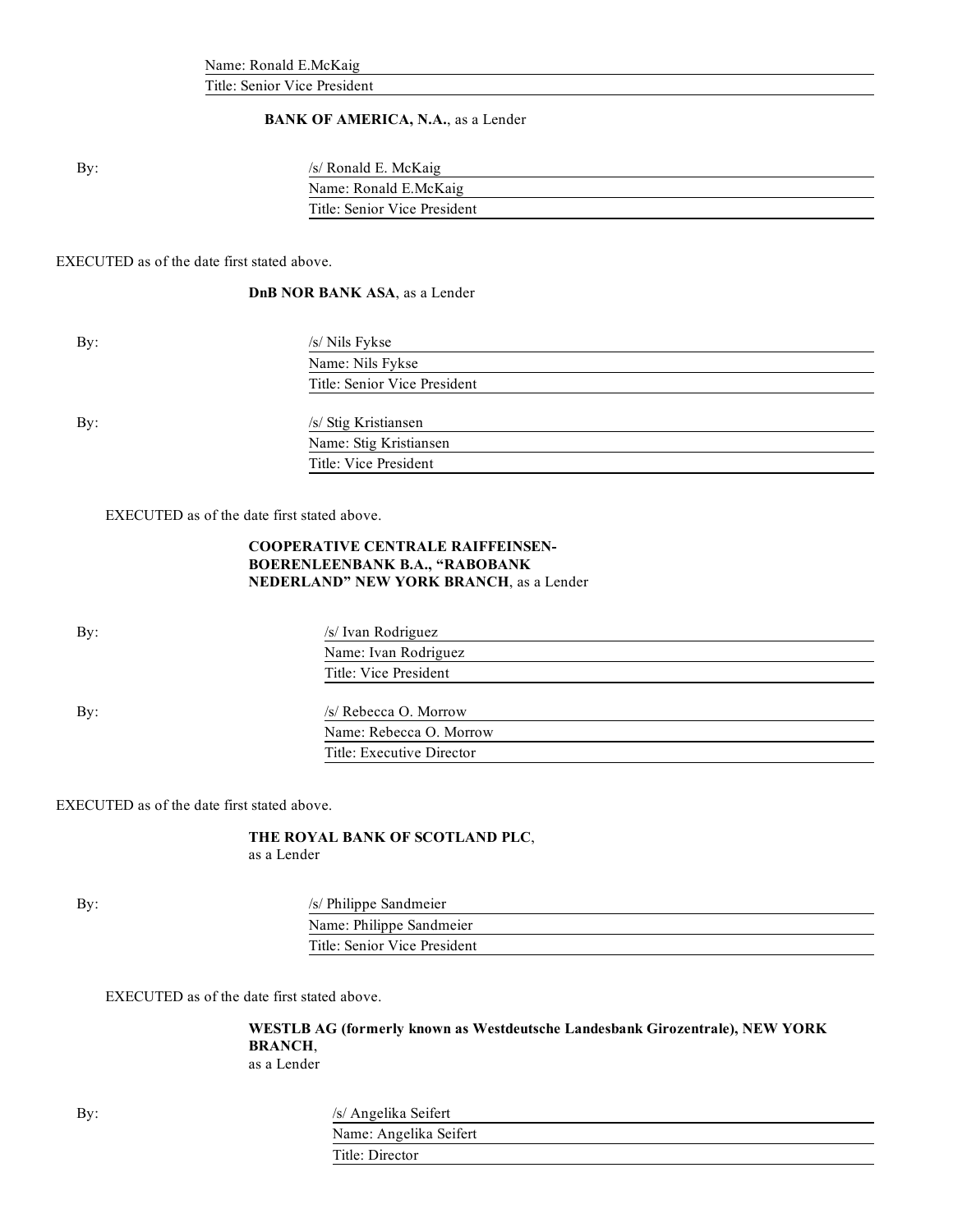By:  $\frac{1}{s}$  /s/ Walter T. Duffy III

Name: Walter T. Duffy III

Title: Director

EXECUTED as of the date first stated above.

#### **MIZUHO CORPORATE BANK LTD.**, as a Lender

By:

Name: Title:

EXECUTED as of the date first stated above.

# **DANSKE BANK A/S**, as a Lender

| By:        | /s/ Peter L. Hargraves   |  |
|------------|--------------------------|--|
|            | Name: Peter L. Hargraves |  |
|            | Title: Vice President    |  |
|            |                          |  |
| $\rm\,By:$ | /s/ Kim Duch Nielsen     |  |
|            | Name: Kim Duch Nielsen   |  |
|            | Title: Vice President    |  |
|            |                          |  |

EXECUTED as of the date first stated above.

**WACHOVIA BANK, N.A.**, as a Lender

By: /s/ Sarah T. Warren Name: Sarah T. Warren Title: Director

EXECUTED as of the date first stated above.

#### **WELLS FARGO BANK, NATIONAL**

**ASSOCIATION,** successor-by-merger to Wells Fargo Bank Texas, National Association, as a Lender

By:  $\frac{1}{s}$  /s/ Eric R. Hollingsworth

| Name: Eric R. Hollingsworth |  |
|-----------------------------|--|
| Title: Vice President       |  |
|                             |  |

EXECUTED as of the date first stated above.

#### **THE BANK OF NEW YORK**, as a Lender

| By: | /s/ Mark O'Connor     |
|-----|-----------------------|
|     | Name: Mark O'Connor   |
|     | Title: Vice President |

EXECUTED as of the date first stated above.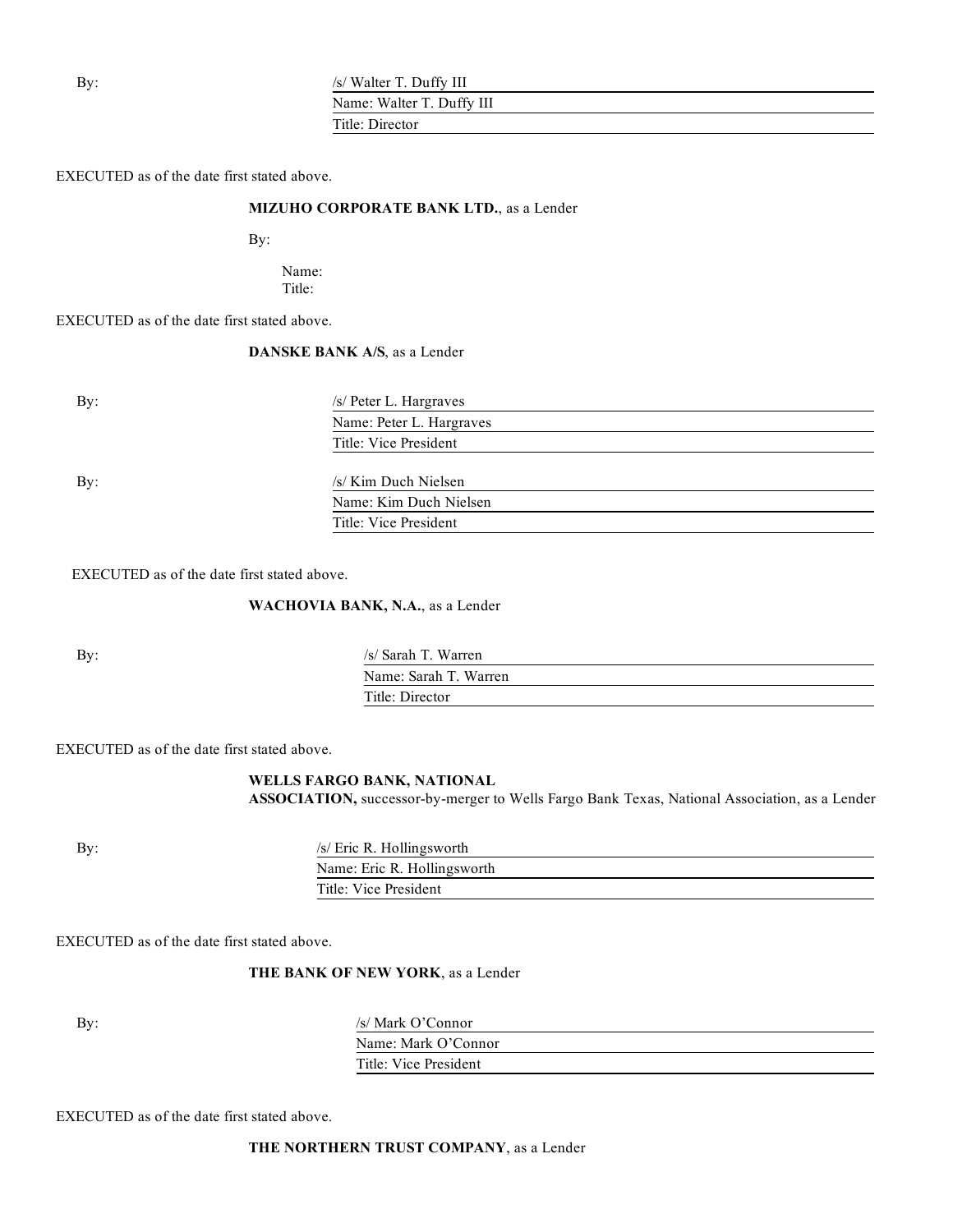| Bv: | /s/ Kathleen D. Schurr |
|-----|------------------------|
|     |                        |

Name: Kathleen D. Schurr Title: Vice President

Name: Vanessa Gomez

Title: Associate

EXECUTED as of the date first stated above.

### **CREDIT SUISSE FIRST BOSTON**, acting through its New York Branch, as a Lender

| By: | /s/ Paul L. Colón   |  |
|-----|---------------------|--|
|     | Name: Paul L. Colón |  |
|     | Title: Director     |  |
| By: | /s/ Vanessa Gomez   |  |
|     |                     |  |

EXECUTED as of the date first stated above.

# **NATIONAL CITY BANK**, as a Lender

By:  $\frac{1}{s}$  /s/ Jon R. Hinard

Name: Jon R. Hinard Title: Senior Vice President

EXECUTED as of the date first stated above.

#### **BANCA NAZIONALE DEL LAVORA SPA**, as a Lender

By:

Name: Title:

#### EXECUTED as of the date first stated above.

**U.S. BANK NATIONAL ASSOCIATION**, as a Lender

By: /s/ R. Michael Newton Name: R. Michael Newton Title: Vice President

-->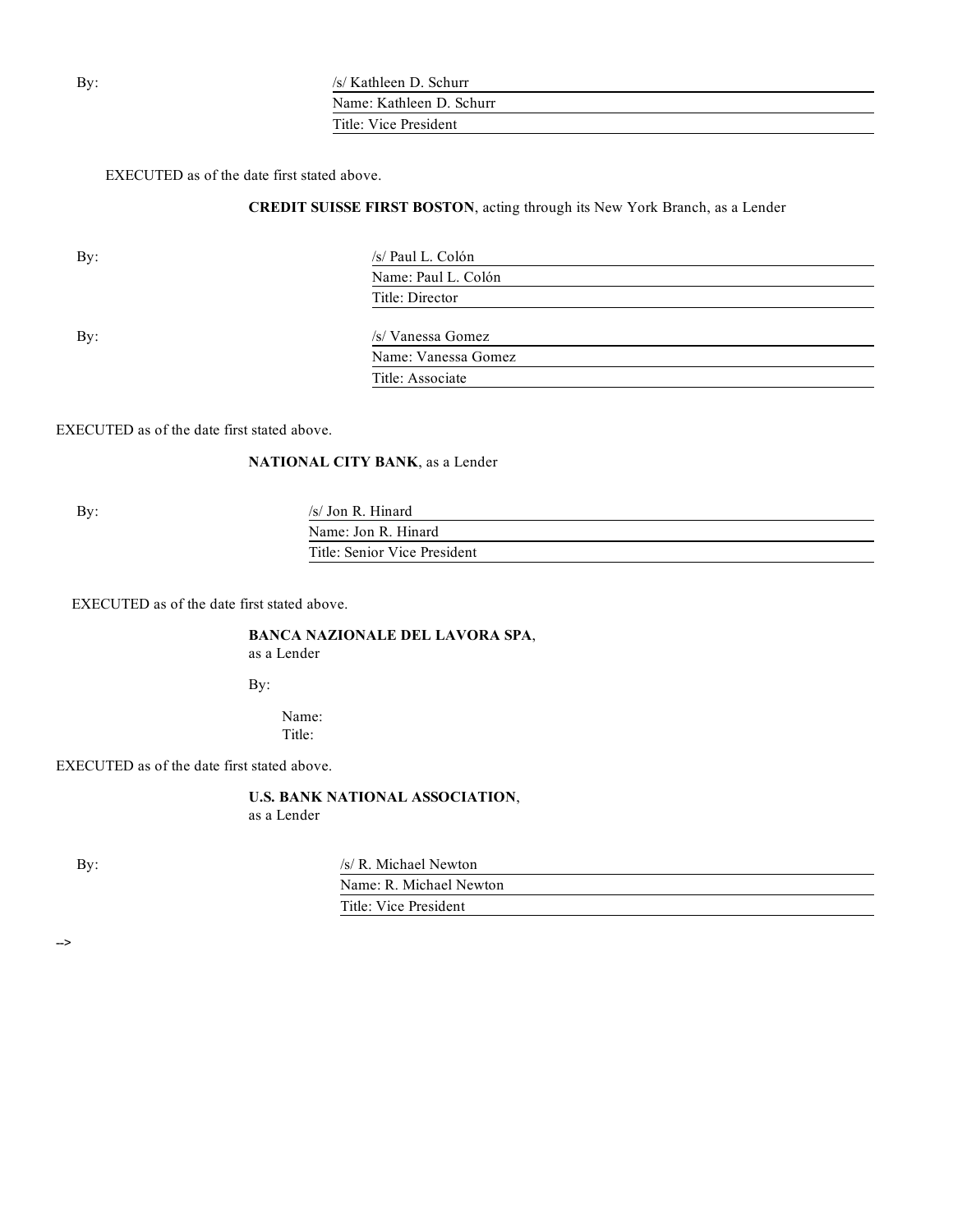#### **FIRST AMENDMENT TO FIVE-YEAR CREDIT AGREEMENT**

THIS AMENDMENT (herein so called) is entered into as of November 19, 2004, among **FMC TECHNOLOGIES, INC.**, a Delaware corporation (*"Parent Borrower"*), the Lenders (herein so called) party to the Credit Agreement (hereinafter defined) and **BANK OF AMERICA, N.A.**, as Administrative Agent (as defined in the Credit Agreement) for the Lenders.

Parent Borrower, the Lenders and the Administrative Agent are party to the Five-Year Credit Agreement dated as of April 8, 2004 (the *"Credit Agreement"*), and have agreed, upon the following terms and conditions, to amend the Credit Agreement in certain respects. Accordingly, for valuable and acknowledged consideration, Parent Borrower, the Lenders and the Administrative Agent agree as follows:

1. **Terms and References**. Unless otherwise stated in this Amendment, (a) terms defined in the Credit Agreement have the same meanings when used in this Amendment, and (b) references to "*Sections*", "*Articles*" and "*Exhibits*" are to the Credit Agreement's sections, articles and exhibits.

2. **Amendment**. *Section 7.06(c)* of the Credit Agreement is amended in its entirety to read as follows:

"(c) the Parent Borrower may declare and make Restricted Payments during any twelve consecutive month period in an aggregate amount not to exceed the greater of (i) 50% of its Consolidated Net Income in respect of such period or (ii) \$100,000,000; provided that no Default or Event of Default exists at the time of the declaration thereof or would result therefrom."

3. **Conditions Precedent to Effectiveness**. This Amendment shall not be effective until the Administrative Agent receives (a) counterparts of this Amendment executed by Parent Borrower, the Required Lenders and the Administrative Agent, and (b) such other documents, instruments and certificates as the Administrative Agent may reasonably request.

4. **Representations**. Parent Borrower represents and warrants to the Lenders that as of the date of this Amendment, (a) the representations and warranties contained in *Article V* are true and correct in all material respects *except* to the extent that such representations and warranties refer to an earlier date, in which case they were true and correct in all material respects as of such earlier date, (b) no Default or Event of Default has occurred and is continuing and (c) the resolutions attached as *Exhibit C* to that certain Certificate of Assistant Secretary of Parent Borrower dated April 8, 2004, heretofore delivered to the Administrative Agent, have not been modified, amended or rescinded and remain in full force and effect.

5. **Effect of Amendment**. This Amendment is a Loan Document. Except as expressly modified and amended by this Amendment, all of the terms, provisions and conditions of the Loan Documents shall remain unchanged and in full force and effect. The Loan Documents and any and all other documents heretofore, now or hereafter executed and delivered pursuant to the terms of the Credit Agreement are hereby amended so that any reference to the Credit Agreement shall mean a reference to the Credit Agreement as amended hereby.

6. **Counterparts**. This Amendment may be executed in any number of counterparts and by the parties hereto in separate counterparts, each of which when so executed and delivered shall be deemed to be an original and all of which taken together shall constitute one and the same instrument.

7. **Governing Law**. This Amendment shall be governed by and construed in accordance with the laws of the State of Illinois.

*[REMAINDER OF PAGE INTENTIONALLY BLANK. SIGNATURE PAGES FOLLOW.]*

EXECUTED as of the date first stated above.

#### **FMC TECHNOLOGIES, INC.**

By: /s/ Joseph J. Meyer

Name: Joseph J. Meyer

Title: Director, Treasury Operations

EXECUTED as of the date first stated above.

#### **BANK OF AMERICA, N.A.**, as Administrative Agent

By: /s/ Ronald E. McKaig

Name: Ronald E. McKaig Title: Senior Vice President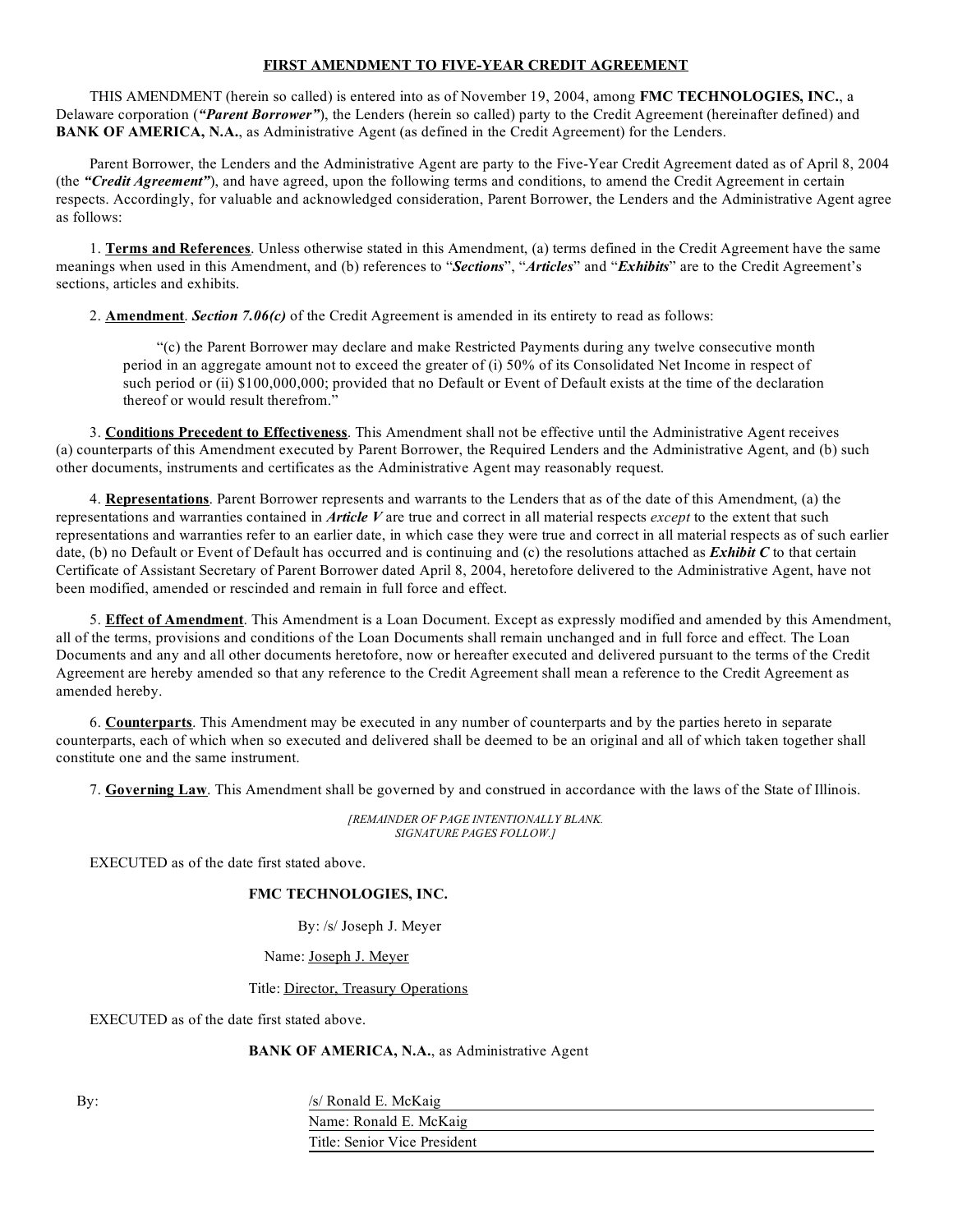## **BANK OF AMERICA, N.A.**, as a Lender

|    | UV. |
|----|-----|
|    |     |
| ۰. | ٠   |
|    |     |

| By: | $/s/$ Ronald E. McKaig       |
|-----|------------------------------|
|     | Name: Ronald E. McKaig       |
|     | Title: Senior Vice President |

EXECUTED as of the date first stated above.

**DnB NOR BANK ASA**, as a Lender

| By: | $/s/$ Nils Fykse             |
|-----|------------------------------|
|     | Name: Nils Fykse             |
|     | Title: Senior Vice President |

By: /s/ Stig Kristiansen Name: Stig Kristiansen Title: Vice President

EXECUTED as of the date first stated above.

#### **NATIONAL CITY BANK**, as a Lender

By:  $\frac{1}{s}$  Jon R. Hinard Name: Jon R. Hinard Title: Senior Vice President

EXECUTED as of the date first stated above.

# **THE ROYAL BANK OF SCOTLAND PLC**,

as a Lender

By:  $\frac{1}{s}$  Philippe Sandmeier Name: Philippe Sandmeier Title: Senior Vice President

EXECUTED as of the date first stated above.

## **WELLS FARGO BANK, NATIONAL**

#### **ASSOCIATION**, as a Lender

By:  $\frac{1}{s}$  /s/ Eric R. Hollingsworth

Name: Eric R. Hollingsworth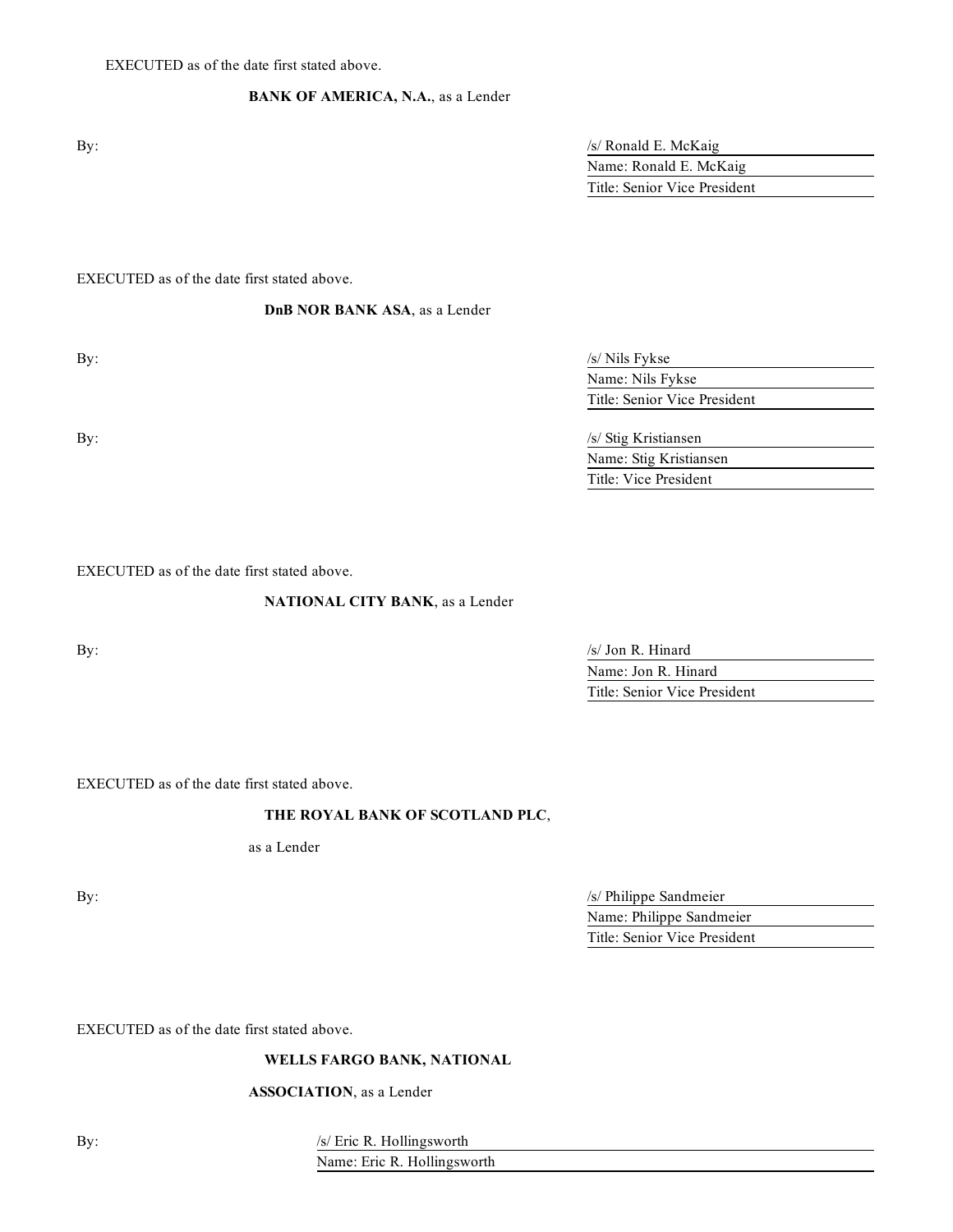EXECUTED as of the date first stated above.

#### **BANK OF TOKYO-MITSUBISHI, LTD.**, as a Lender

By:

#### Name: Title:

EXECUTED as of the date first stated above.

#### **DANSKE BANK A/S**, as a Lender

By:  $\frac{1}{s}$  Peter L. Hargraves Name: Peter L. Hargraves Title: Vice President

By:  $\frac{1}{s}$  Kim Duch Nielsen Name: Kim Duch Nielsen Title: Vice President

EXECUTED as of the date first stated above.

#### **MIZUHO CORPORATE BANK LTD.**, as a Lender

By:

Name: Title:

EXECUTED as of the date first stated above.

# **THE NORTHERN TRUST COMPANY**, as a Lender

By: /s/ Kathleen D. Schurr

| $\beta$ Rathell D. Schul |  |
|--------------------------|--|
| Name: Kathleen D. Schurr |  |
| Title: Vice President    |  |
|                          |  |

EXECUTED as of the date first stated above.

#### **WESTLB AG, NEW YORK BRANCH**, as a Lender

By:  $\frac{1}{s}$  Angelika Seifert Name: Angelika Seifert Title: Director

By:  $\frac{1}{s}$  Walter T. Duffy III Name: Walter T. Duffy III Title: Director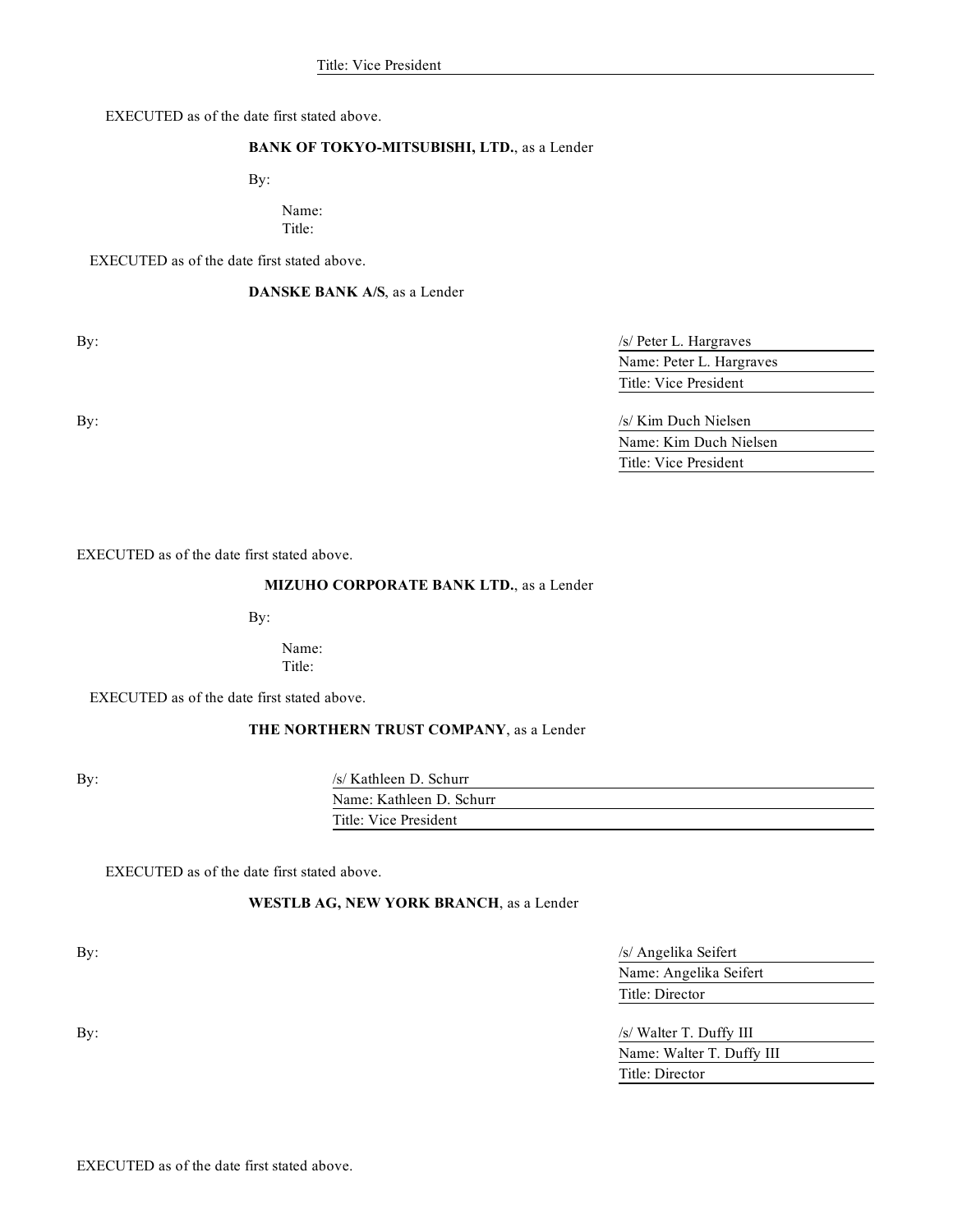| By: | /s/ Jeanie C. Gonzalez   |  |
|-----|--------------------------|--|
|     | Name: Jeanie C. Gonzalez |  |
|     | Title: Director          |  |
|     |                          |  |

EXECUTED as of the date first stated above.

# **COOPERATIVE CENTRALE RAIFFEINSEN-**

#### **BOERENLEENBANK B.A., "RABOBANK NEDERLAND" NEW YORK BRANCH**, as a Lender

| By: | /s/ Eric Hurshman         |  |
|-----|---------------------------|--|
|     | Name: Eric Hurshman       |  |
|     | Title: Executive Director |  |
| By: | /s/ Rebecca O. Morrow     |  |
|     | Name: Rebecca O. Morrow   |  |
|     | Title: Executive Director |  |
|     |                           |  |

EXECUTED as of the date first stated above.

#### **ROYAL BANK OF CANADA**, as a Lender

By:

| By: | $/s/$ Jason York        |
|-----|-------------------------|
|     | Name: Jason York        |
|     | Title: Attorney-In-Fact |
|     |                         |

| Name:  |  |  |  |
|--------|--|--|--|
| Title: |  |  |  |

EXECUTED as of the date first stated above.

**WACHOVIA BANK, N.A.**, as a Lender

By:  $\frac{1}{s}$  Nathan R. Rantala Name: Nathan R. Rantala Title: Vice President

EXECUTED as of the date first stated above.

**BANCA NAZIONALE DEL LAVORA SPA**,

as a Lender